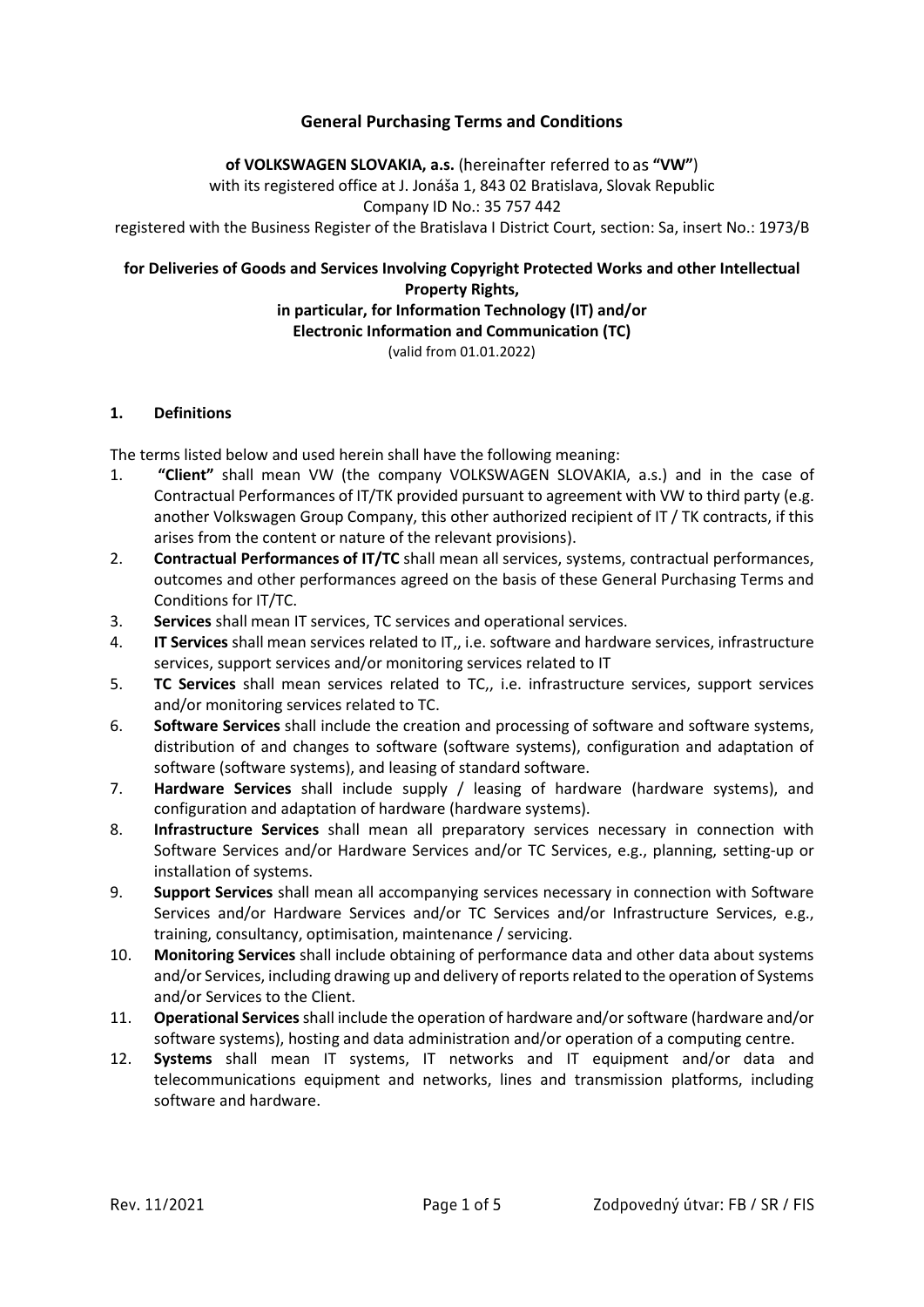- 13. **Contractual Performances of IT/TK** shall mean all performances which are subject of contractual performances of IT/TK (software, hardware, data carriers, materials, documentation, concepts, etc.).
- 14. **Outcomes** shall mean all work outcomes not listed above which are the subject-matter of Contractual Performances.
- 15. **Order** shall mean written orders of the Client for Contractual Performances of IT/TK, including orders on the basis of a framework order, or contract on the procurement of contractual performances of IT/TK.
- 16. **Framework Orders and Contracts** (or tender documentation) usually describe the Contractual Performances of IT/TC, stipulate the remuneration or other delivery terms and conditions, and may also contain a forecast regarding the expected volume of required Contractual Performances of IT/TC (Forecast). Framework Orders even when they describes the expected Contractual Performances of IT/TC – do not give rise to any obligation to order Contractual Performances of IT/TC, unless otherwise expressly agreed in writing. In the Framework Order or Contracts, the Contractor undertakes that, based on Order, it will provide Contractual Performances of IT/TC under the terms and conditions stipulated in the Framework Order or Contract. Any contractual obligations, in particular, the obligation to take over and/or payment obligations, shall arise on Client after the placement of particular Order.
- 17. **Contractor** shall mean the provider of Contractual Performances of IT/TC.
- 18. **General Purchasing Terms and Conditions for IT/TC area** mean these General Purchasing Terms and Conditions of VW for Deliveries of Goods and Services Involving Copyright Protected Works and other Intellectual Property Rights, in particular, for Information Technology (IT) and/ or Electronic Information and Communication (TC).

## **2. Validity of these Terms and Conditions**

- 1. These General Purchasing Terms and Conditions for IT follow up on General Terms and Conditions of VW. General Purchasing Terms and Conditions form the integral part of every contract concluded with Client and in case that the subject matter of the contract are Contractual Performances of IT/TC, , General Purchasing Terms and Conditions are integral part of contract for IT/TC area.
- 2. If the applicability of the Contractor's licensing conditions / Contractor's conditions for the right of use has been agreed in individual cases, expressly and in writing), only the provisions on the nature and the extent of the rights of use shall be applied. The provisions beyond the scope of these regulations shall not be applied, especially when they regulate claims arising from defects or liability.

# **3. Provision of IT Contractual Performances IT/TC**

- 1. The Contractor shall be obliged to provide the Contractual Performances of IT/TC duly and on time and to attain the Outcome agreed in the Order or in the contract. The Contractor shall comply with the current state-of-the-art and respective applicable internal regulations of Client.
- 2. Prior to the handover of the Deliverables of IT/TC, in particular, software and data storage devices, the Contractor shall scan them with a up-to-date anti-virus programme and shall ensure that the Deliverables of IT/TC do not contain malware, viruses or worms, Trojan horses, etc. The Client may check the security status of these Deliverables of IT/TC at any time.
- 3. The Contractor shall provide and employ carefully selected and trained employees, and shall ensure the provision of Contractual Performance of IT/TC in duly and timely manner.
- 4. The contact partner appointed by the Contractor / Contractor's project manager shall plan, coordinate and monitor the provision of Contractual Performances of IT/TC, and agreed cooperation of Client.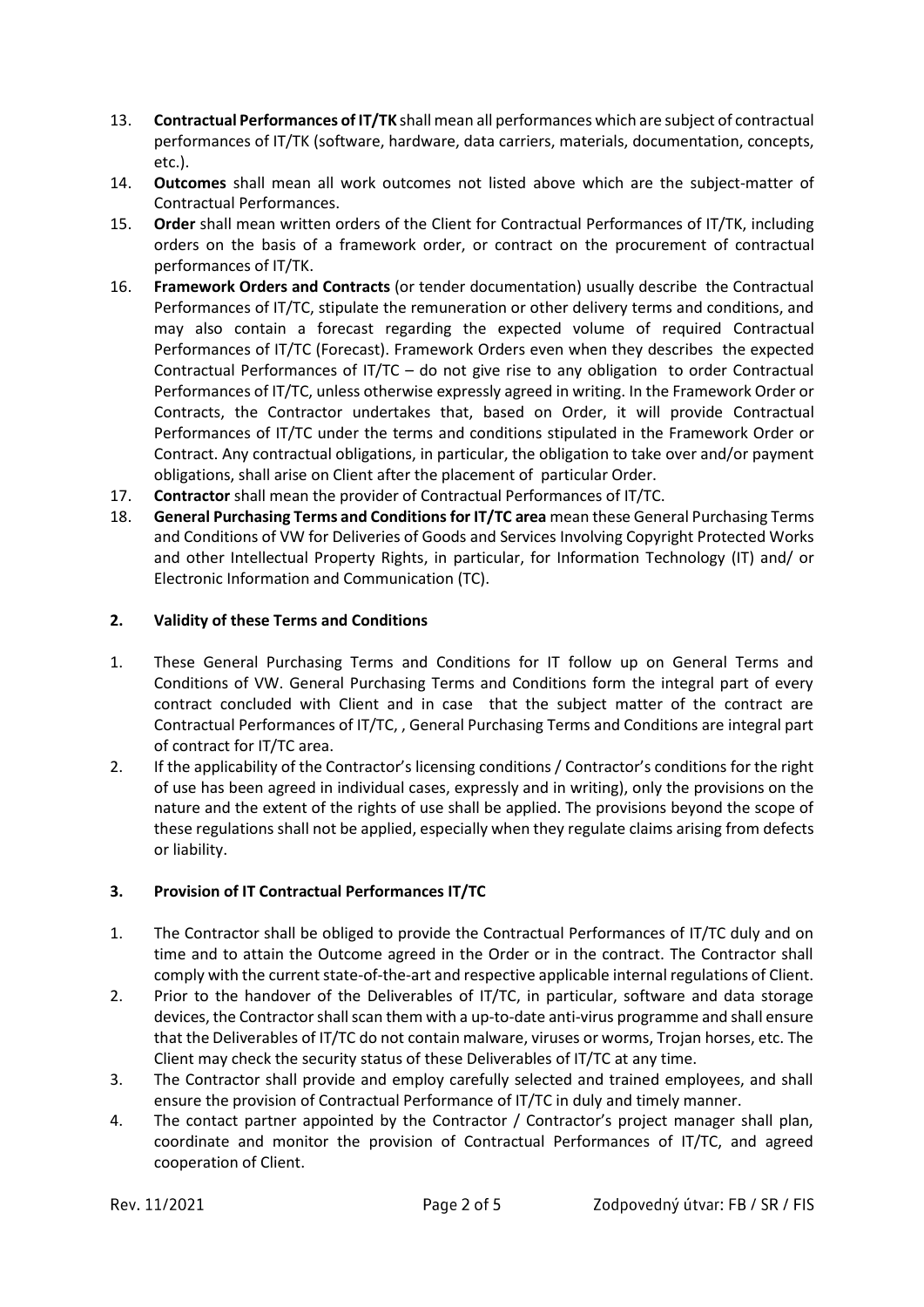- 5. Unless otherwise stipulated in the Order or Contract, the Contractor shall provide all the necessary Infrastructure Services without any additional costs being incurred by Client.
- 6. On the basis of additional request of Client, the Contractor shall offer and in case of confirmation of interest of Client to provide the Support Services under standard market conditions if they were not originally agreed under Contractual Performance of IT/TC
- 7. The Contractor shall provide the Contractual Performances of IT/TC based on an agreement with Client. If the Contractor considers that the information and materials provided by the Client are incomplete or incorrect, the Contractor shall notify the Client thereof without undue delay.
- 8. A delivery note containing Client's order data (number and date of the Order, cost centre) shall be annexed to each delivery of Deliverables of IT/TC.

## **4. Compliance** w**ith information security regulations**

- 1. The Contractor is obliged to comply with all relevant standards for secure development of software and Client requests for IT security. Part of Client security guidelines may be provided to Contractor prior to the award of the contract.
- 2. As part of the provision of Contractual Performances of IT/TC, the Contractor shall be obliged to comply with the current state-of-the-art with regard to data and systems security according regulations of the Client and professional standards, safeguarding, in particular, systems in accordance with the current state-of-the-art against unauthorised access by third parties (e.g. against hacker attacks), and against unsolicited sending of data (e.g. spam).
- 3. The Contractor shall be obliged, in particular, to comply with Clientsettings for IT security (specific values for system configuration). Part of the Client configuration for IT security shall be provided to Contractor prior to the award of contract.
- 4. If the subject-matter of the Contractual Performances of IT/TC is the attainment of a certain Outcome, the obligation of the Contractor is to even ensure that the Contractual Performances of IT/TC are technically documented and that the Client is, upon his request, sufficiently informed of the status of the Contractual Performances of IT/TC.
- 5. Software shall be delivered to the Client with user documentation, unless it is standard software, including the source code and programming documentation.
- 6. The Contractor shall be obliged to familiarize itself with all safety guidelines, standards and settings of Client in the field of IT security, regulations concerning occupational health and rules of discipline applicable in the place of performance which the Client will provide to the Contractor and will update continuously as necessary.
- 7. The Contractor's access to Clientsystems via remote data transfer shall only be permitted based on Client express prior written consent, or approval using electronic systems. The Contractor shall be still obliged to familiarize itself with valid safety guidelines, Client standards and settings, which Client will provide to the Contractor
- 8. Access to Client infrastructure may only be requested for the components which are directly required for the provision of the Services ("need to know" principle).
- 9. The Contractor and its employees and/or subcontractors shall only be entitled to use the IT resources provided by the Client for the provision of the Contractual Performances of IT/TC. It is not permitted to store passwords or disclose them to third parties. Passwords must be changed after 90 days.
- 10. The Client shall be entitled to prohibit or withdraw access rights if Contractor, the employees of Contractor or subcontractors cause security incidents.
- 11. The Contractor undertakes to return or delete all data, documents or materials received in connection with the Contractual Performance of IT/TC, except for those connected with subsequent maintenance and support.

## **5. Handover and Takeover**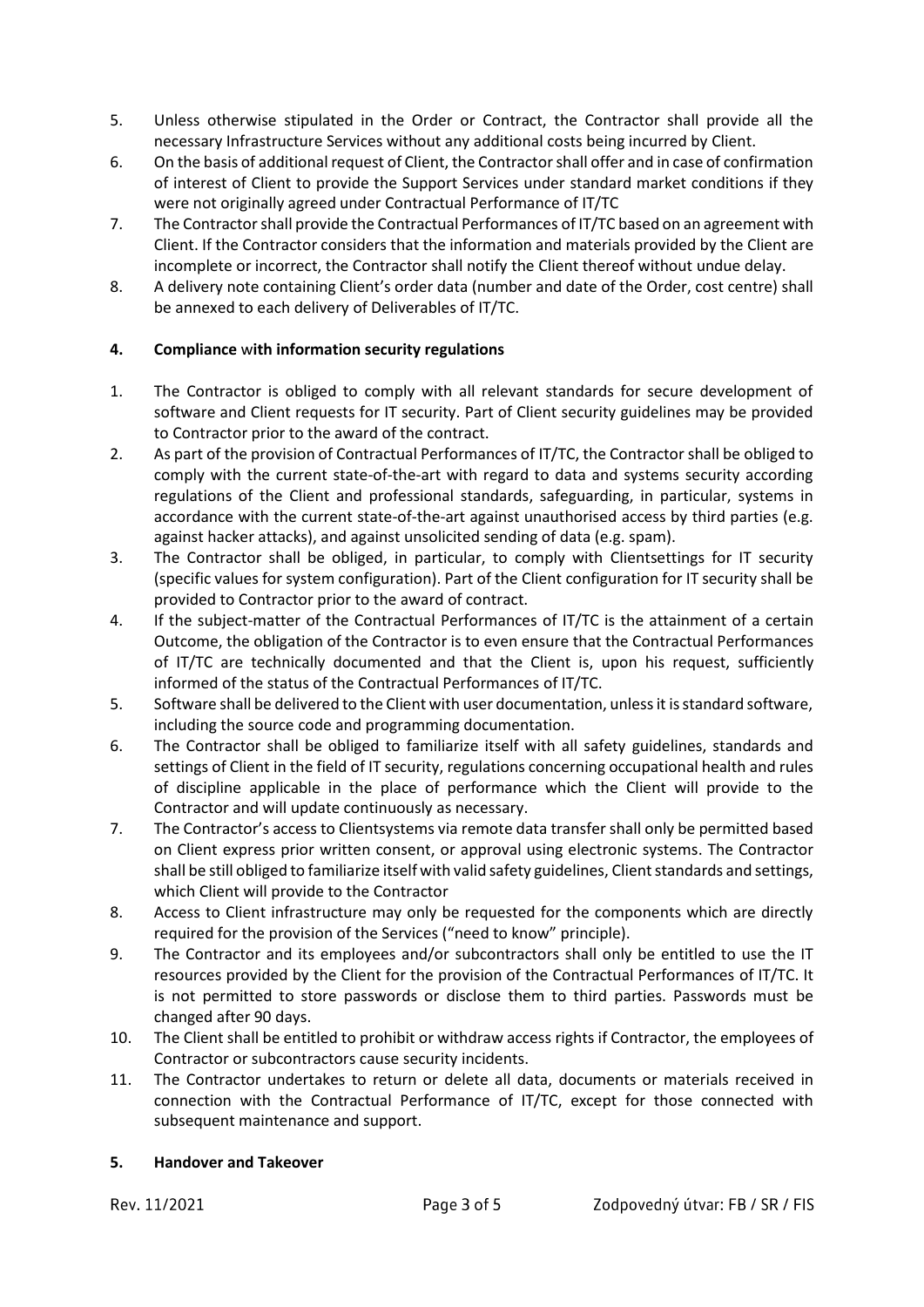If the Contractual Performances of IT/TK represent performancesfor which handover and takeover are usual or if handover and takeoverhas been agreed, the handover and takeover shall be carried out according to the following provisions:

- 1. The Contractor shall notify the Client in writing that the Contractual Performances of IT/TC are ready for handover. If the date was agreed, Contractor shall notify Client in writing at least 10 working days in advance.
- 2. Unless otherwise stipulated in the Contract, the Contractor, at the request of the Client, will provide for a functional test under (simulated) conditions of Contractual Performances of IT/TK at the present of the Client and prove that the Contractual Performances of IT/TK meets the agreed requirements (handover check).
- 3. If the Contract stipulates that the previous sentence does not apply, the Client shall examine the Contractual Performances of IT/TK within 8 weeks after the notice; to this end, continuous functionality testing under (simulated) conditions shall be carried out during 10 consecutive working days.
- 4. Any defects which arise during the functionality testing shall be recorded in the test protocol or in minutes. If there are only immaterial defects which only jeopardise the intended use of the Contractual Performances of IT/TC insignificantly, Contractual Performances of IT/TC will be taken over.
- 5. The takeover of partial Contractual Performances of IT/TC shall not limit Client in the claiming of defects of the partial performances which have already been taken over, provided that such defects only emerge based on the interaction with system parts, after taking over the remaing part of Contractual Performances of IT/TC
- 6. The Contractor shall be obliged to remove any defects that prevent the takeover without undue delay and resubmit such Contractual Performances of IT/TC for takeover. The provisions of previous Sections hereof shall also apply, mutatis mutandis, to the repeated takeover of pertinent Contractual Performances of IT/TC.
- 7. If needed, the Contractor shall have the right and the obligation to provide additional performance. The obligation to provide additional performance shall not change the agreed delivery / performance deadlines or the legal consequences of delay, if any. In the event of a failure of a second attempted additional performance and expiry in vain of the reasonable deadline provided by Client, we may, at our discretion, either execute the performance at Client expense or at the expense of the Contractor or ensure the execution of the performance, or we may withdraw from the contract. In the case of partial withdrawal, the Contractor is entitled to remuneration only for the Contractual Performances IT/TC which are free from defects and have been taken over and which do not relate to the partial withdrawal provided that they are of economic and sensible use to Client. That shall be without prejudice to the right to compensation for damage.

## **6. Duty to Inspect, Warranty period, Defects Complaint Procedure**

- 1. If the Contractor provides Client with software components as part of software maintenance, the defects of such software components, and the defects that arose during the interaction of the software (components) with the serviced software are governed by provisions of the servicing contract.
- 2. If the servicing contract terminates before the expiry of the limitation period, period relevant for defects complaint procedure or for claims arising from defects,, in regard to such defects Client shall have the rights in full extent even after the end of the service contract, till the day of the expiry of the pertinent period or time.